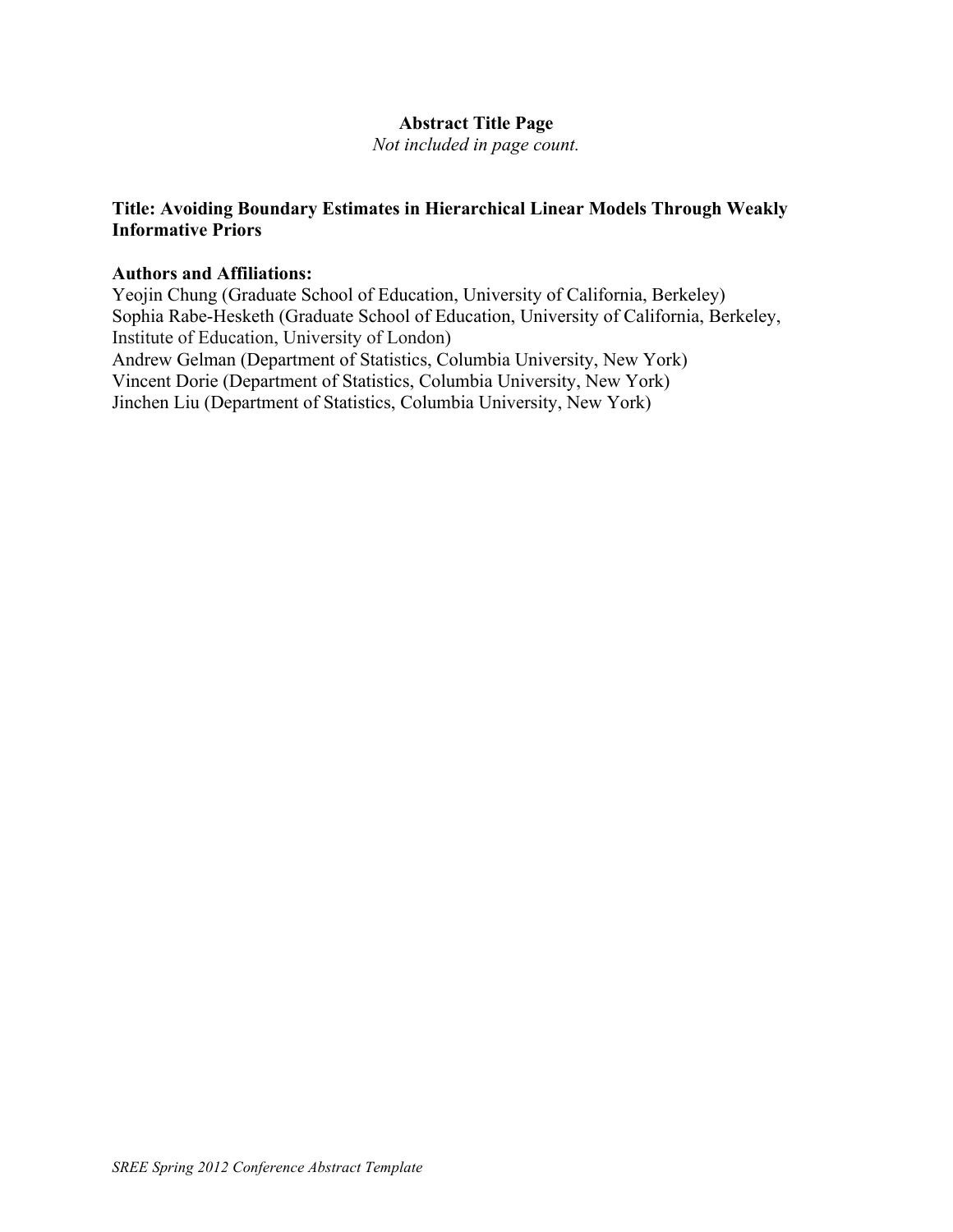### **Abstract Body**

### **Background / Context:**

Hierarchical or multilevel linear models (e.g., Raudenbush and Bryk, 2002), are widely used for longitudinal or cross-sectional data on students nested in classes and schools, and are particularly important for estimating treatment effects in cluster-randomized trials, multi-site trials, and metaanalyses. The models can allow for variation in treatment effects, as well as examination of the reasons for treatment effect variation. For example, random-effects meta-analysis (DerSimion and Laird, 1986) allows the treatment effect to vary between studies to accommodate differences in populations, treatment implementation, and measurement of outcomes. Meta-regression can then be used to investigate the sources of treatment-effect heterogeneity. In hierarchical linear models for cluster-randomized trials, differential effectiveness of treatments for different subpopulations, such as English language learner (ELL) and non-ELL students, can be investigated by including cross-level interactions between indicators for ELL status (level 1) and intervention group (level 2). Such models typically allow for residual between-school heterogeneity in the gap between ELL and non-ELLstudents, that is not explained by the intervention, by including a random coefficient of ELL status.

A practical problem often encountered when using these methods is that the number of groups (studies in meta-analysis, schools in cluster-randomized trials, and sites in multi-site trials) is small and that cluster-level variance parameters are estimated as zero.

Such boundary estimates can cause several problems. First, they can go against prior knowledge of researchers. Hierarchical models are typically used because it is known that there are processes operating at the group level that are not completely captured by the covariates. Omitted group-level covariates will lead to residual between-group variation.

A second problem with boundary estimates is the resulting underestimation of uncertainty in fixed coefficient estimates. For instance, in a cluster-randomized study or meta-analysis, researchers might be overconfident in concluding that a treatment is effective. Similarly, overconfident conclusions regarding differential effectiveness of interventions for different subpopulations can result when variances of random coefficient are estimated as zero.

Third, group comparisons are often of interest to researchers, but when the group-level variance is estimated as zero, the resulting predictions of the group-level errors will all be zero, so one fails to find unexplained differences between groups.

### **Purpose / Objective / Research Question / Focus of Study:**

We propose a method that pulls the group-level standard deviation estimate off the boundary while producing estimates that are consistent with the data. The idea is to specify a weakly informative prior distribution for the standard deviation and to maximize the resulting posterior distribution, a method that can also be viewed as penalized maximum likelihood estimation.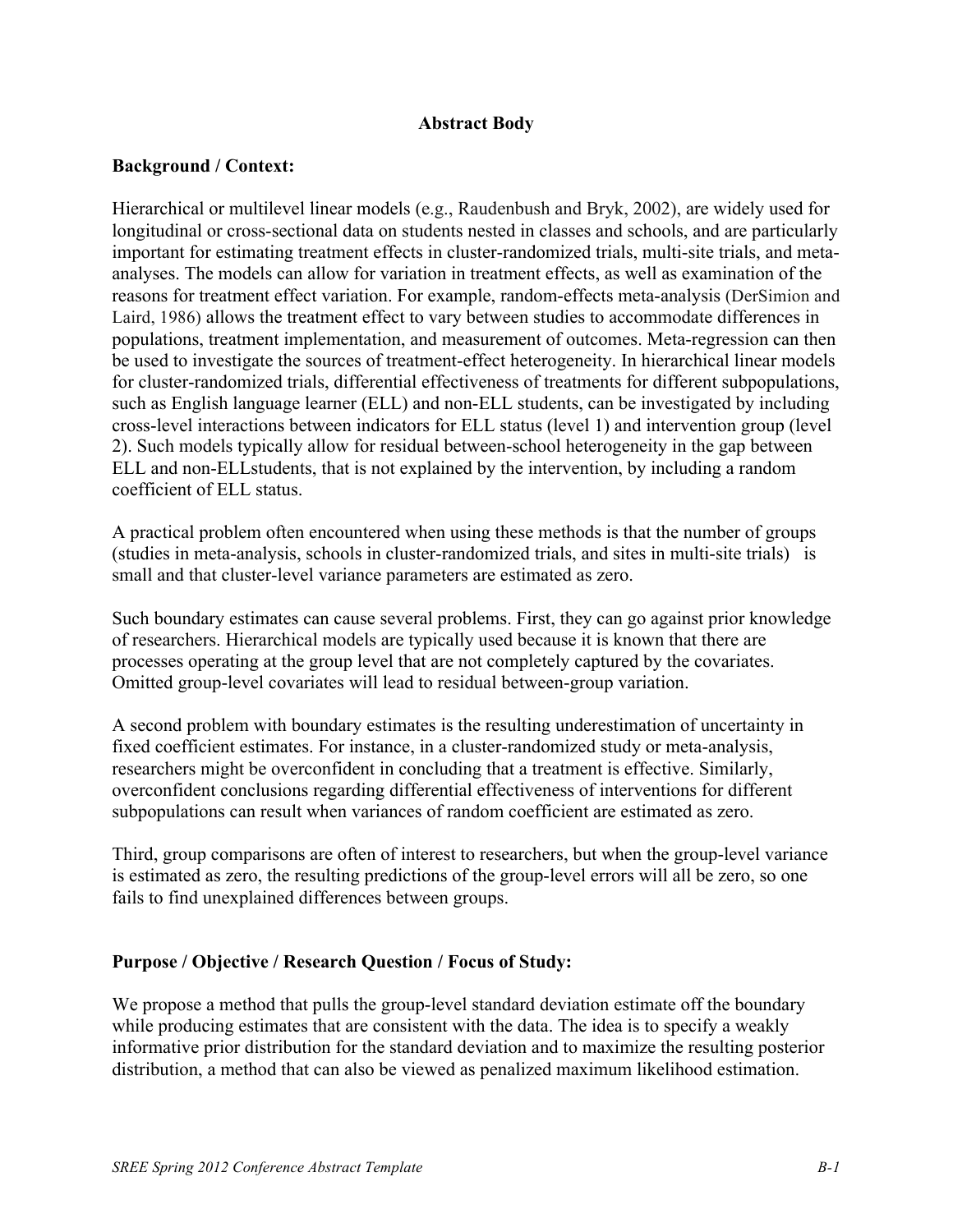#### **Significance / Novelty of study:**

Bayes modal estimation has previously been used to obtain more stable estimates of item parameters in item response theory (e.g., Mislevy, 1986) and to avoid boundary estimates in log-linear and latent class analysis (Maris, 1999; Galindo-Garre and Vermunt, 2006). To our knowledge, this idea has not yet been applied to variance parameters in hierarchical models.

#### **Statistical, Measurement, or Econometric Model:**

For subject *i* in group *j*, we consider the model

$$
y_{ij} = \mathbf{x}_{ij}^T \beta + \theta_j + \epsilon_{ij}, \quad i = 1, ..., n_j, \ j = 1, ..., J, \ \sum_{j=1}^J n_j = N,
$$
 (1)

where  $y_{ij}$  is the response variable,  $x_{ij}$  a *p*-dimensional vector of explanatory variables with regression coefficients  $\beta$ ,  $\theta_j \sim N(0, \sigma_\theta^2)$  is a group-level random intercept, and  $\varepsilon_{ij} \sim N(0, \sigma_\epsilon^2)$  is a residual. We further assume that  $\theta_i$  and  $\varepsilon_{ii}$  are independent.

We specify a prior  $p(\sigma_{\theta})$  only for  $\sigma_{\theta}$ , implicitly assuming a uniform prior,  $p(\beta,\sigma_{\theta})$ , on  $\beta$  and  $\sigma_{\rm c}$ . We find the parameters that maximize the marginal log-posterior density (with random intercepts integrated out). The marginal posterior density for  $(\beta, \sigma_{\theta}, \sigma_{\epsilon})$  can equivalently be regarded as a penalized likelihood.

We propose a gamma (not inverse-gamma) prior on  $\sigma_{\theta}$ , defined by

$$
p(\sigma_{\theta}) = \frac{\lambda^{\alpha}}{\Gamma(\alpha)} \sigma_{\theta}^{\alpha - 1} e^{-\lambda \sigma}
$$

with mean  $\alpha/\lambda$  and variance  $\alpha/\lambda^2$ , where  $\alpha$  is the shape parameter and  $\lambda$  is the rate parameter.

For any  $\alpha > 1$ , the prior is zero at the origin and this ensures a positive estimate of the variance parameter, even when the maximum of the likelihood is at 0. If  $\alpha$  is 2, the prior allows the likelihood to dominate if it is strongly curved near zero since the prior has a positive constant derivative at zero. Our *default choice* is gamma  $(\alpha, \lambda)$  with  $\alpha = 2$  and  $\lambda \rightarrow 0$ , which is the (improper) density  $p(\sigma_{\theta}) \propto \sigma_{\theta}$ . This default bounds the posterior mode away from zero while keeping it consistent with the likelihood.

#### **Usefulness / Applicability of Method:**

#### *Theoretical results*

To examine the effect of  $\alpha$  and  $\lambda$  on the posterior mode analytically, we treat  $(\beta, \sigma_{\gamma})$  as nuisance parameters and assume that the profile log-likelihood can be approximated by a quadratic function in  $\sigma_{\theta}$  around the ML estimator,  $\hat{\sigma}_{\theta}^{ml}$ ,

$$
\log L(\sigma_{\theta}) \approx -\frac{(\sigma_{\theta} - \hat{\sigma}_{\theta}^{ml})^2}{2 \cdot se_{ml}^2} + c_1.
$$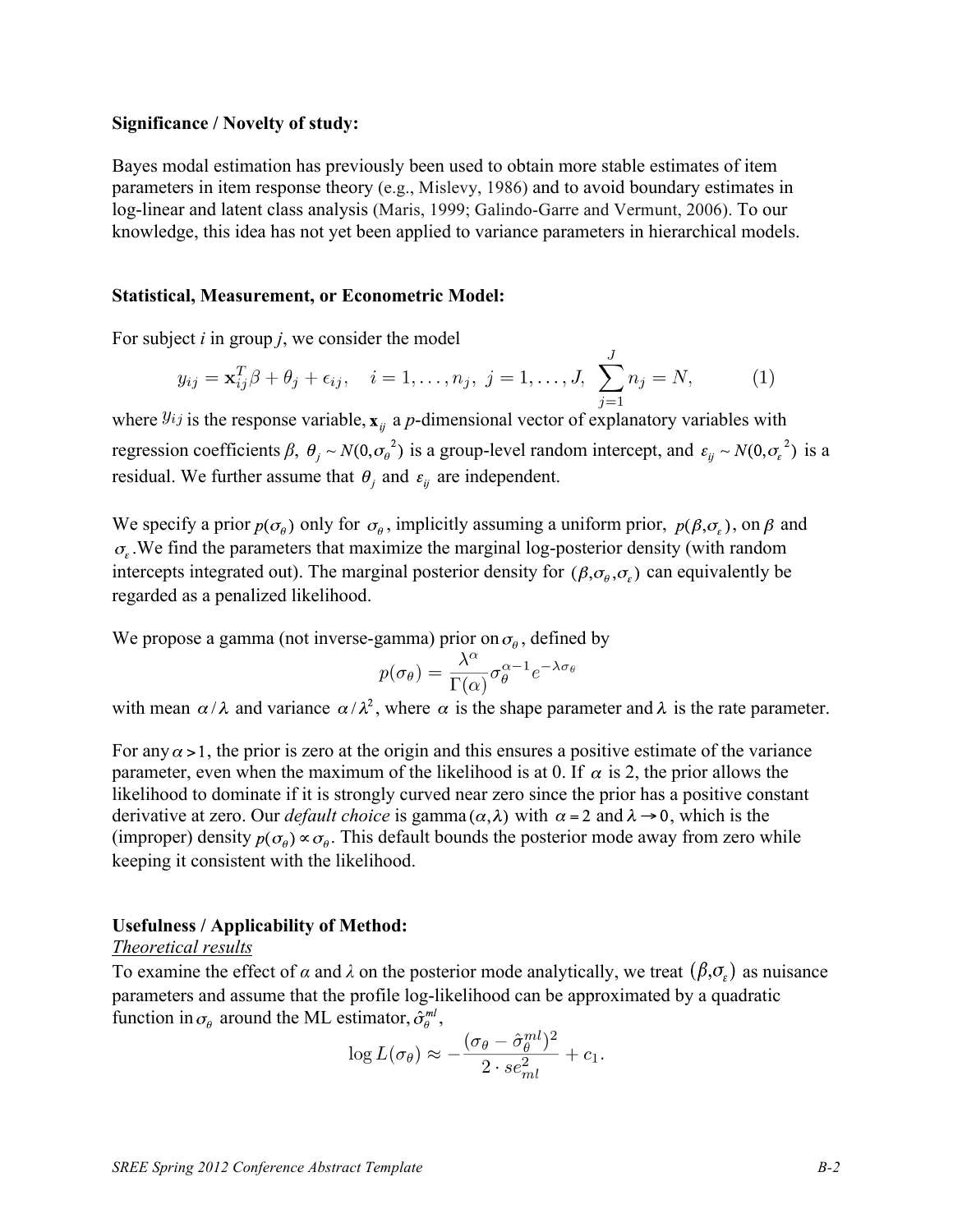Here  $se_{ml} = se(\hat{\sigma}_{\theta}^{ml})$  represents the estimated asymptotic standard error of  $\sigma_{\theta}$  (based on the observed information).

- With the default prior, the Bayes modal estimate is  $\hat{\sigma}_{\theta}^{Bayes} = s e_{ml}$  if the ML estimate is at the boundary. That is, the prior shifts the posterior mode away from zero but only by about one standard error. The resulting change in the log-likelihood is about 1.
- When the ML estimate is not at the boundary and the default prior is used, the difference between the Bayes modal and ML estimates is less than one standard error.
- When the posterior density is asymmetric, a transformation of  $\sigma_{\theta}$  can make the density more symmetric so that the posterior mode will be located near the posterior mean which has good asymptotic properties. With a gamma prior on  $\sigma_{\theta}$ , maximizing the posterior of a Box-Cox transformed  $\sigma_{\theta}$  is equivalent to maximizing the posterior of  $\sigma_{\theta}$  with a gamma prior with an adjusted value of  $\alpha$ .
- A gamma prior  $(\alpha, \lambda)$  on  $\sigma_{\theta}^2$  is equivalent to gamma  $(2\alpha 1, \lambda)$  prior on  $\sigma_{\theta}$ .
- In a model with *r* group-level covariates, the gamma  $((r+1)/2+1,\lambda)$  on  $\sigma_{\theta}^{2}$  (equivalently gamma  $(r+2,\lambda)$  on  $\sigma_a$ ) approximately matches the restricted maximum likelihood (REML) penalty, particularly when the group-size *n* is large and  $\lambda$  is close to zero.

# *Data Analysis*

Rubin (1981) analyzed results of randomized experiments of coaching for the Scholastic Aptitude Test (SAT) conducted in eight schools. The data consist of an estimated treatment effect and associated standard error for each school (obtained by separate analyses of the data of each school).

The model for the estimated effect size  $y_i$  of study *i* can be written as

$$
y_i = \mu + \theta_i + \epsilon_i, \quad \theta_i \sim N(0, \sigma_\theta^2), \quad \epsilon_i \sim N(0, s_i^2).
$$

The ML estimate of the between-study standard deviation is at the boundary,  $\hat{\sigma}_{\theta}^{ml} = 0$ . With the default prior, the between-study standard deviation is estimated as  $\hat{\sigma}_{\theta}^{Bayes}$  = 6.30, close to the value  $se<sub>ml</sub> = 6.32$  that we expect based on the quadratic approximation of the profile likelihood. At the Bayes modal estimate, the log-likelihood is -30.18, only a little bit lower than the value -29.67 of the log-likelihood at the maximum likelihood estimate. Therefore, the Bayes modal estimate is consistent with the data.

Importantly, accepting the ML boundary estimate instead of using Bayes modal estimation, would lead to a much narrower estimated confidence interval (CI) for the main parameter estimate of interest, the overall effect size  $\mu$ . Using ML gives an estimated 95% CI for  $\mu$  from -0.3 to 15.7, compared with the 95% CI based on the Bayes modal estimate from -1.3 to 17.2. Using maximum likelihood estimates with robust standard errors (sandwich estimator), gives an estimated confidence interval from 1.2 to 14.2, even narrower than the interval using the modelbased standard error.

# *Simulations*

Simulations have been performed for model (1) with one covariate that varies only within groups